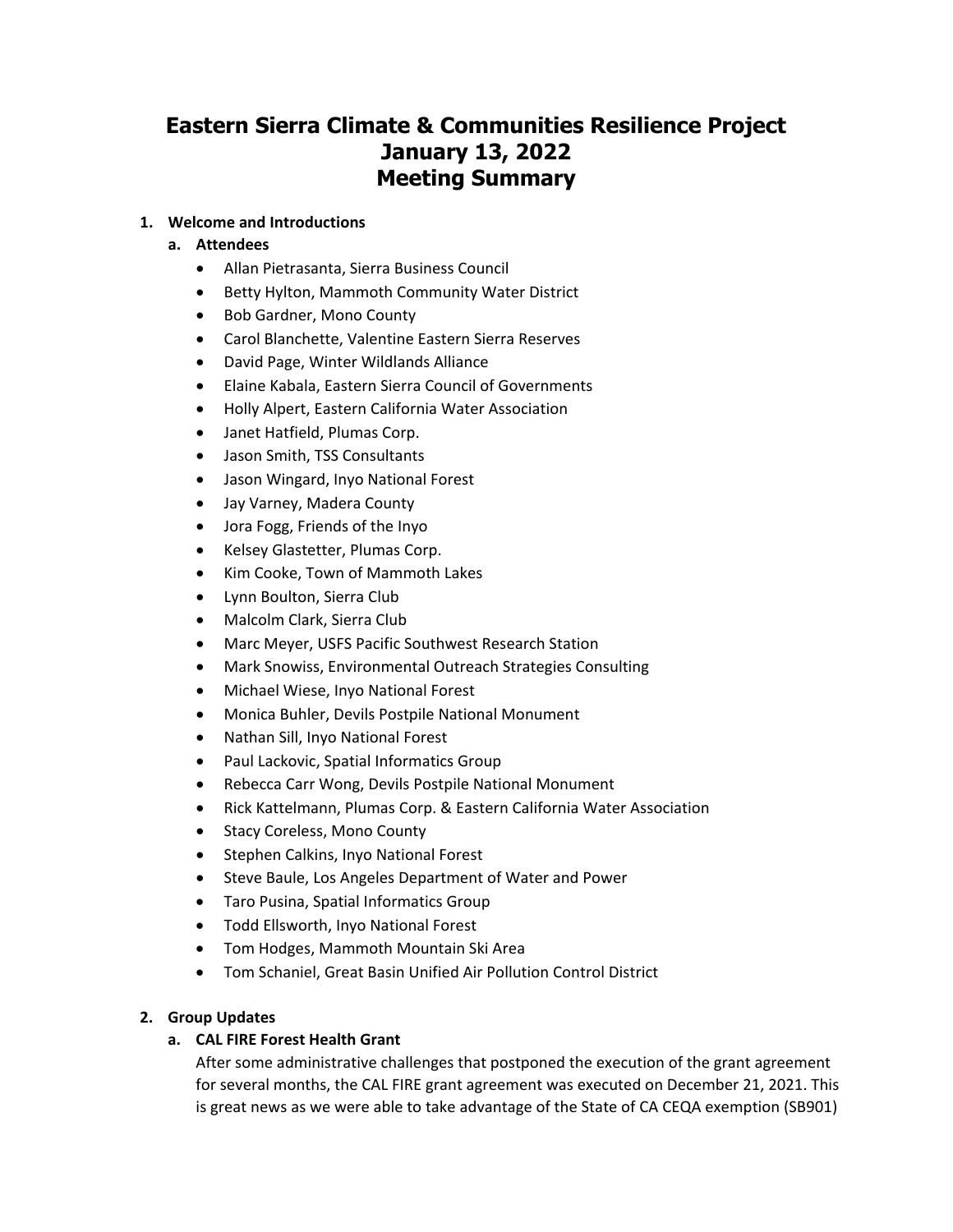for NEPA-ready federal acres, ensuring that the project can remain on schedule. The next steps are to begin to get all the sub-contracts in place. An RFP for the 2022 implementation work in Reds Meadow was circulated and closed on November 19. We received bids from 4 contractors. ESCCRP and INF staff are reviewing the bids and anticipate awarding the contract by the end of January.

#### **b. CDFW Prop. 1 Restoration Grant**

California Department of Fish and Wildlife (CDFW) and the Eastern Sierra Council of Governments (ESCOG) executed the grant agreement for *The Eastern Sierra Pace and Scale Accelerator* on October 13, 2021. *The* ESCOG will contract out all services to complete NEPA compliance for the ESCCRP and prepare the project for implementation, while building local capacity to do this kind of work in the future. In November, the ESCOG circulated an RFP for Project Management and Project Implementation Preparation Services. In December, the ESCOG awarded the project management contract to the Whitebark Institute. This contract will develop a sustainable funding plan, workforce development, outreach & education, and CEQA planning for the project area. The ESCOG is currently drafting another RFP specific to environmental planning. This contract will accomplish the NEPA planning for the entire project area and 10,000 acres of surveys on priority areas. The RFP for Environmental Planning Services is expected to be circulated in February and remain open for 30 days.

#### **c. Upcoming Funding Opportunities**

The California Governor's Budget include[s \\$1.2 Billion for Wildfire & Forest Resilience](https://53aa1cbb-37f9-440e-b0cb-a531fe237c72.usrfiles.com/ugd/53aa1c_86e271b548274dc8a747023238e9643b.pdf) in the next two years. These funds are in addition to the early action funding that came out last year. Combined, there is a total investment of \$2.7 billion focused on the wildfire issues in California over the upcoming three years. There is a tremendous number of financial resources currently available to support this work, and there are a couple of solicitations open now.

Sierra Nevada Conservancy (SNC) has a solicitation open through January 31 as a part of their [Wildfire Recovery and Forest Resilience](https://sierranevada.ca.gov/funding/snc-grants/) Directed Grant Program. This program cycle has \$25 million available funded through the General Fund in the Wildfire and Forest Resilience package of the 2021 Budget. SNC is expecting another funding round to open in Summer 2022.

CAL FIRE has multiple grant funding opportunities currently open. The CCI Forest Health [Grant Program](https://www.fire.ca.gov/grants/forest-health-grants/) has a solicitation open through March 4 with \$120 million available. The [Fire](https://www.fire.ca.gov/grants/fire-prevention-grants/)  [Prevention Grant Program](https://www.fire.ca.gov/grants/fire-prevention-grants/) has a solicitation open now through February 9 with \$120 million also available. The [Wood Products and Bioenergy Program](https://www.fire.ca.gov/programs/resource-management/climate-change-and-energy/wood-products-and-bioenergy-program/) has a Business and Workforce Development solicitation currently open. It will be accepting applications continuously as funding availability allows, with \$24 million available.

The ESCCRP project team is not planning to submit to these funding rounds at present as we need to hire staff and build capacity before we can take on additional grants. INF also currently lacks the capacity to take on large grants such as the CCI grants but is looking to pursue funding through the SNC Summer 2022 funding round. This year, INF hopes to ramp up its staff to be better positioned to apply to CCI grants next year.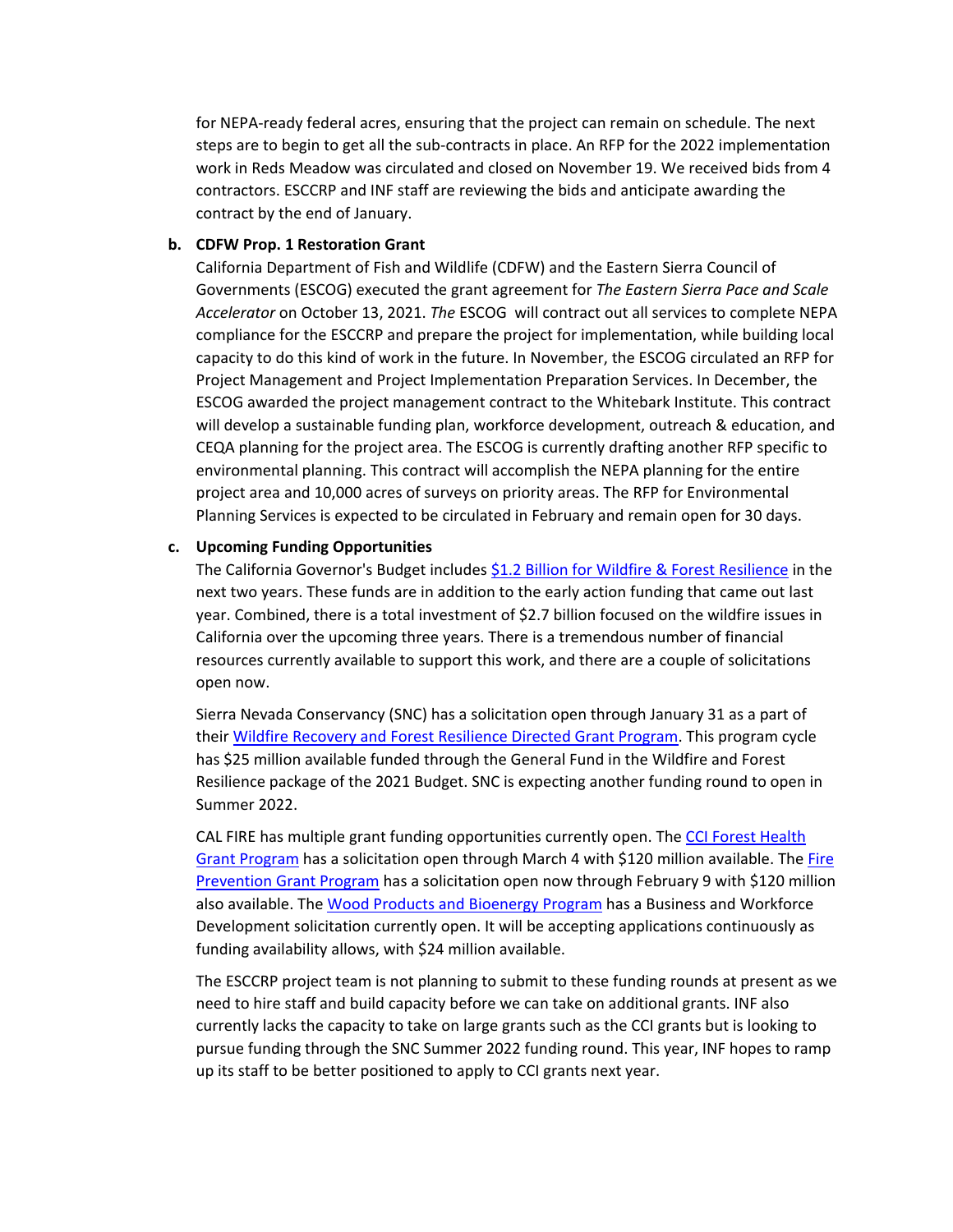#### **3. Needs Assessment Ad Hoc Team Presentations**

A brief overview of the workplans presented is provided below. The meeting provided an opportunity for the overall stakeholder group to offer input on the workplans presented. The team leaders will work to incorporate comments suggested in the stakeholder meeting into their topic's workplan. Final drafts of workplans will be compiled and submitted to SNC as a deliverable under the scope of our current grant agreement in 2022.

### **a. Finance & Marketing**

The Finance & Marketing Ad Hoc Focal Team aims to identify key beneficiaries of the project to guide sustainable fundraising for the ESCCRP through innovative financial mechanisms and collaborative fundraising. The plan's goal is to recognize the real costs of catastrophic wildfire and work to avoid such costs through pro-active forest restoration using innovative and collaborative financial approaches. Analysis of the literature suggests that nearly half of the full community costs of wildfires are paid at the local community level by government agencies, non-governmental organizations, businesses, and homeowners. A study by Headwaters Economics assesses the [Full Community Costs of Wildfire](https://headwaterseconomics.org/wildfire/homes-risk/full-community-costs-of-wildfire/) and was touched on briefly in the presentation with a link provided to the Group for those interested in learning more.

The Finance & Marketing workplan lays the framework to develop a sustainable funding plan. The first task identified in the plan is to select a member from each key project beneficiary to serve on a Financial Advisory Team to help solve for the many financial challenges of the project. Other early tasks recognize the need to develop an accurate cost estimate of project implementation to determine overall fundraising goals. The plan identifies the need to work individually with each beneficiary to identify meaningful metrics from which to quantify benefits. Multiple beneficiaries may have interest in units that overlap, so one task highlights the need to identify acres of priority for each beneficiary. The next series of tasks articulates the need to build an appropriate entity to oversee and manage funds raised for the ESCCP, purse State Block Grant funding with local and state agency partners, seek out innovative financial mechanisms, track new and upcoming legislation, and develop an Action Plan for the ESCCRP. The Lake Tahoe Basin has a [Forest](https://www.tahoelivingwithfire.com/wp-content/uploads/2018/11/TFFT-Lake-Tahoe-Basin-Forest-Action-Plan-2019.pdf)  [Action Plan](https://www.tahoelivingwithfire.com/wp-content/uploads/2018/11/TFFT-Lake-Tahoe-Basin-Forest-Action-Plan-2019.pdf) that can serve as a valuable reference document for developing the ESCCRP Action Plan.

No comments were provided from the stakeholder group on the Finance & Marketing workplan.

#### **b. Project Prioritization**

The prioritization for the ESCCRP expresses a tiered approach. Workplans were developed for Tiers 1 & 2 as a part of the ESCCRP Needs Assessment, with Tier 3 being lead by the USFS as described below.

#### **i. Tier 1: Built Environment**

Built Environment: Spatial Informatics Group (SIG) developed a workplan to address the prioritization of the built environment. The workplan outlines the convening of a team of ESCCRP partners to help provide local insight into community priorities. The plan identifies high-value assets and resources (HVAR) in the built environment, including structures, utilities/infrastructure, and ingress/egress routes. The plan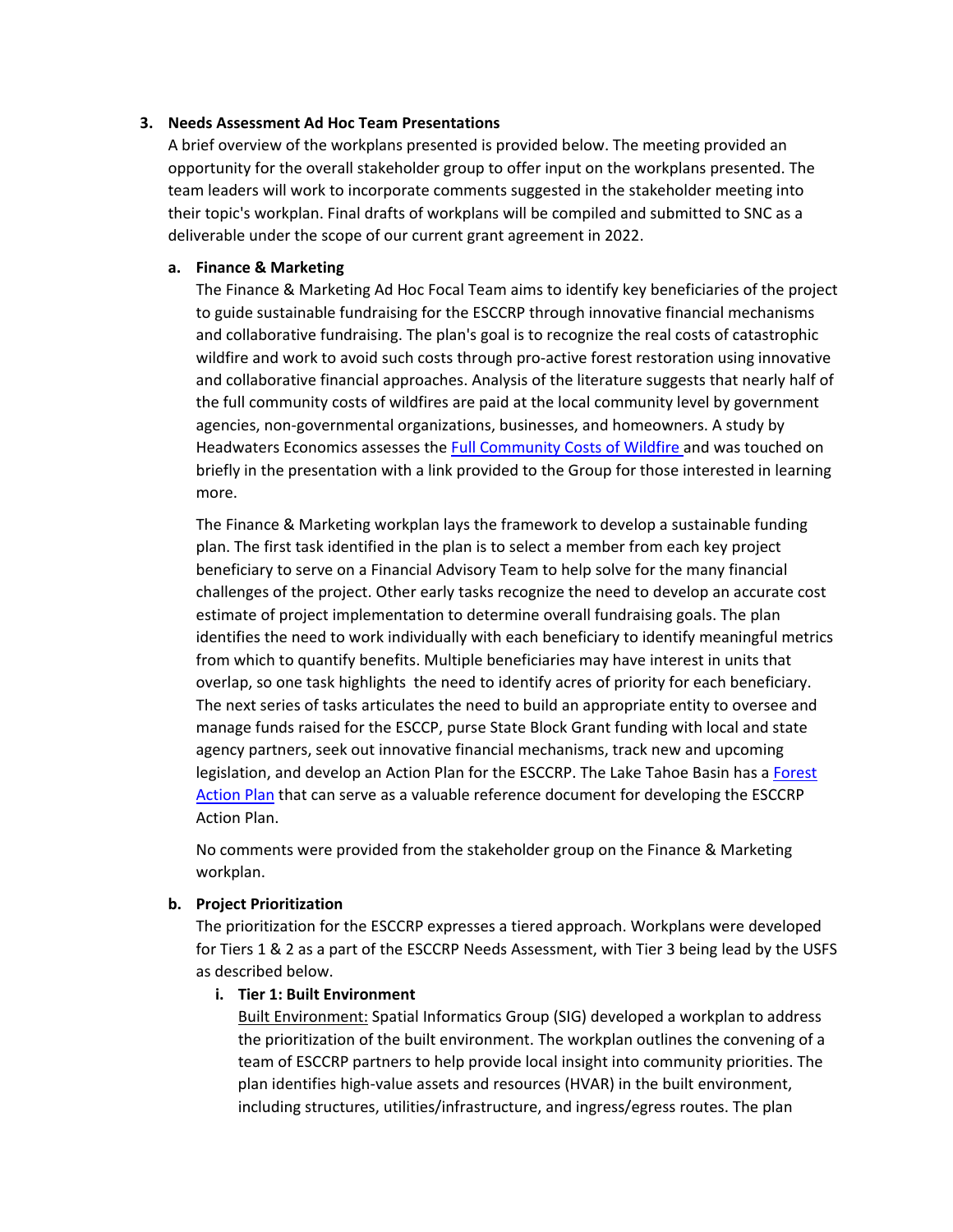recognizes the need to determine appropriate treatments to reduce the rate of spread and intensity of fire surrounding the various HVAR. Once assets are well understood, fire behavior modeling will be used to simulate fire on the landscape. The goal is to use fire behavior modeling overlaid with HVAR data to target areas for treatment to reduce the rate of spread and the flame length of fire in the areas.

A question was posed to SIG regarding the outputs of the fire modeling and if the fire modeling provides information on types of treatment needed for each of the HVAR in the community wildfire protection zones. SIG responded and described how the fire modeling has various inputs that can be modified within the modeling extent, including wind speed, aspect, fuel loading, etc. The outputs from the analysis can show the projections of what would happen if fire moved through the landscape at present and how the predictions might change with various treatments. The fire modeling can be used to help inform the prescription necessary to reduce adverse fire effects near HVAR.

#### **ii. Tier 2: Local Priorities**

The Ad Hoc Focal Teams working on Tier 2: Local Priorities not only drafted the workplans, but completed the work for both Tier 2 efforts.

Recreation: The purpose of the recreation prioritization workplan is twofold; 1) understand the vulnerability of recreation assets/infrastructure and 2) document recreation concerns associated with the implementation of ecological forest restoration. The Ad Hoc Focal Team consisted of members from various recreationcentric organizations in the region. Collaboratively, the Team identified key concerns associated with forest restoration implementation and opportunities to improve certain recreation assets through the ESCCRP. Additionally, the Team identified recreation improvements that could be headed by local recreation organizations and could utilize the synergy of the ESCCRP.

The goals of the workplan are to protect existing recreation infrastructure, ensure proper restoration of recreation assets post-treatment, and minimize the impacts to recreational users through the implementation process. Mammoth Lakes Trails and Public Access (MLTPA) has an existing database of recreation assets in the project area. The Team assigned two rankings for each asset; 1) susceptibility to inadvertent human ignitions from recreation users and 2) the impact to recreation infrastructure in the event of wildfire. Combined, these rankings provide information on which recreation assets are most vulnerable to fire. The rankings were incorporated into the geodatabase of recreation assets and can be utilized to help inform the prioritization of areas for treatment.

A comment from Mammoth Mountain Ski Area (MMSA) described the need for additional recreation considerations when working in their permit area beyond general recreation considerations. These additional considerations are not included in the recreation workplan but will be discussed further with MMSA when the timing is appropriate.